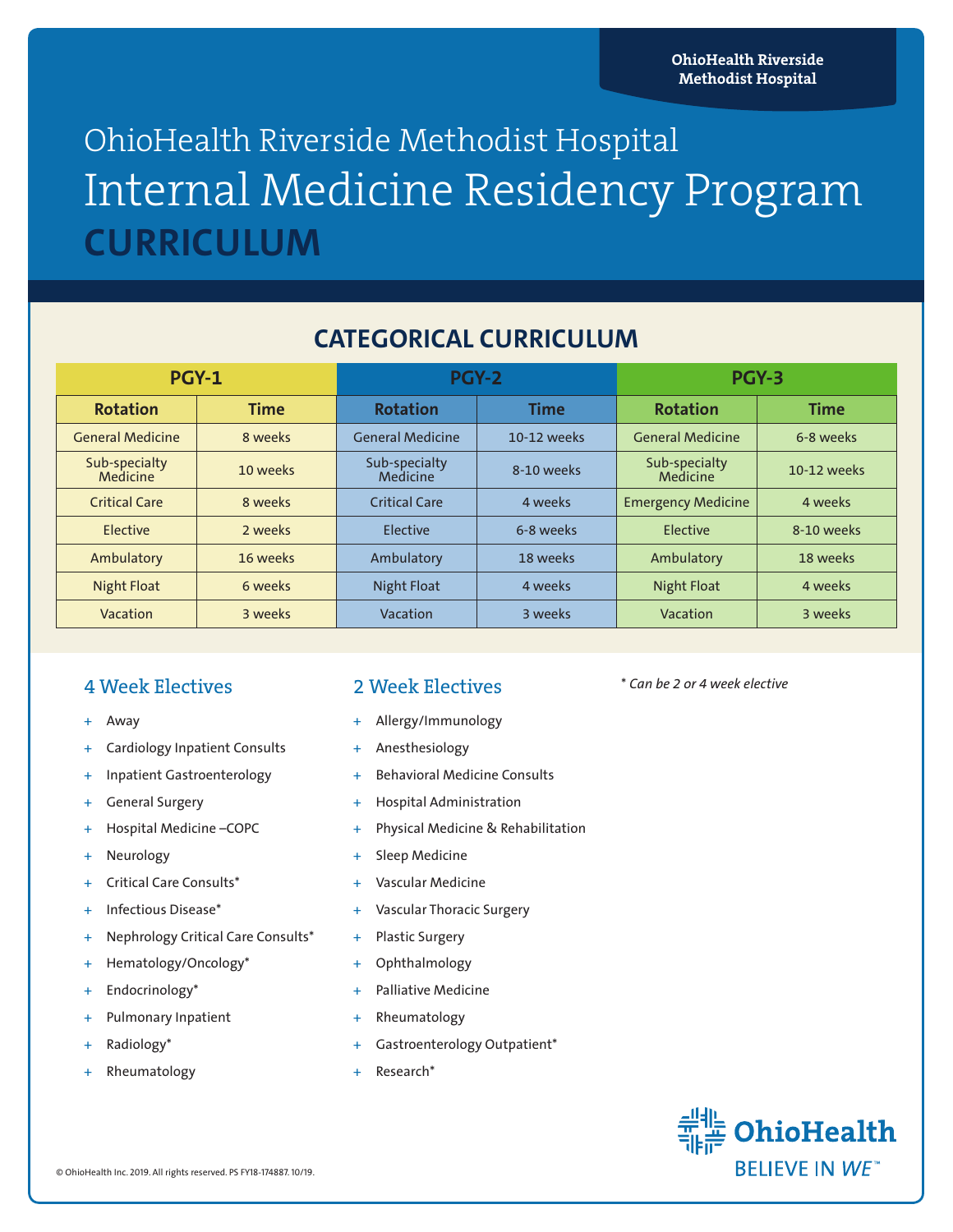# OhioHealth Riverside Methodist Hospital Internal Medicine Residency Program **CURRICULUM**

## **TRANSITIONAL YEAR CURRICULUM**

| <b>Rotation</b>               | Time     |  |
|-------------------------------|----------|--|
| <b>General Medicine</b>       | 8 weeks  |  |
| <b>Sub-specialty Medicine</b> | 11 weeks |  |
| Critical Care                 | 4 weeks  |  |
| <b>Emergency Medicine</b>     | 4 weeks  |  |
| <b>Flective</b>               | 14 weeks |  |
| <b>FCS Selective</b>          | 4 weeks  |  |
| Ambulatory                    | 4 weeks  |  |
| Night Float                   | 6 weeks  |  |
| Vacation                      | 3 weeks  |  |

#### 4 Week Electives

- *+* Away
- *+* Cardiology Inpatient Consults
- *+* Inpatient Gastroenterology
- *+* General Surgery
- *+* Hospital Medicine
- *+* Neurology
- *+* Critical Care Consults\*
- *+* Infectious Disease\*
- *+* Nephrology Critical Care Consults\*
- *+* Hematology/Oncology\*
- *+* Endocrinology\*
- Pulmonary Inpatient
- *+* Radiology\*
- *+* Rheumatology

#### 2 Week Electives

- *+* Allergy/Immunology
- *+* Anesthesiology
- *+* Behavioral Medicine Consults
- *+* Physical Medicine & Rehabilitation
- **Sleep Medicine**
- *+* Vascular Medicine
- *+* Vascular Thoracic Surgery
- *+* Plastic Surgery
- *+* Ophthalmology
- Palliative Medicine
- *+* Rheumatology
- *+* Gastroenterology Outpatient\*
- *+* Research\*

### Fundamental Clinical Skills (FCS)

- *+* Ambulatory Medicine
- *+* Emergency Medicine
- *+* Critical Care Consults
- *+* Surgical ICU
- *+* Inpatient Cardiology
- *+* Internal Medicine
- *+* General Surgery
- *+* Medical ICU

\* *Can be 2 or 4 week elective*